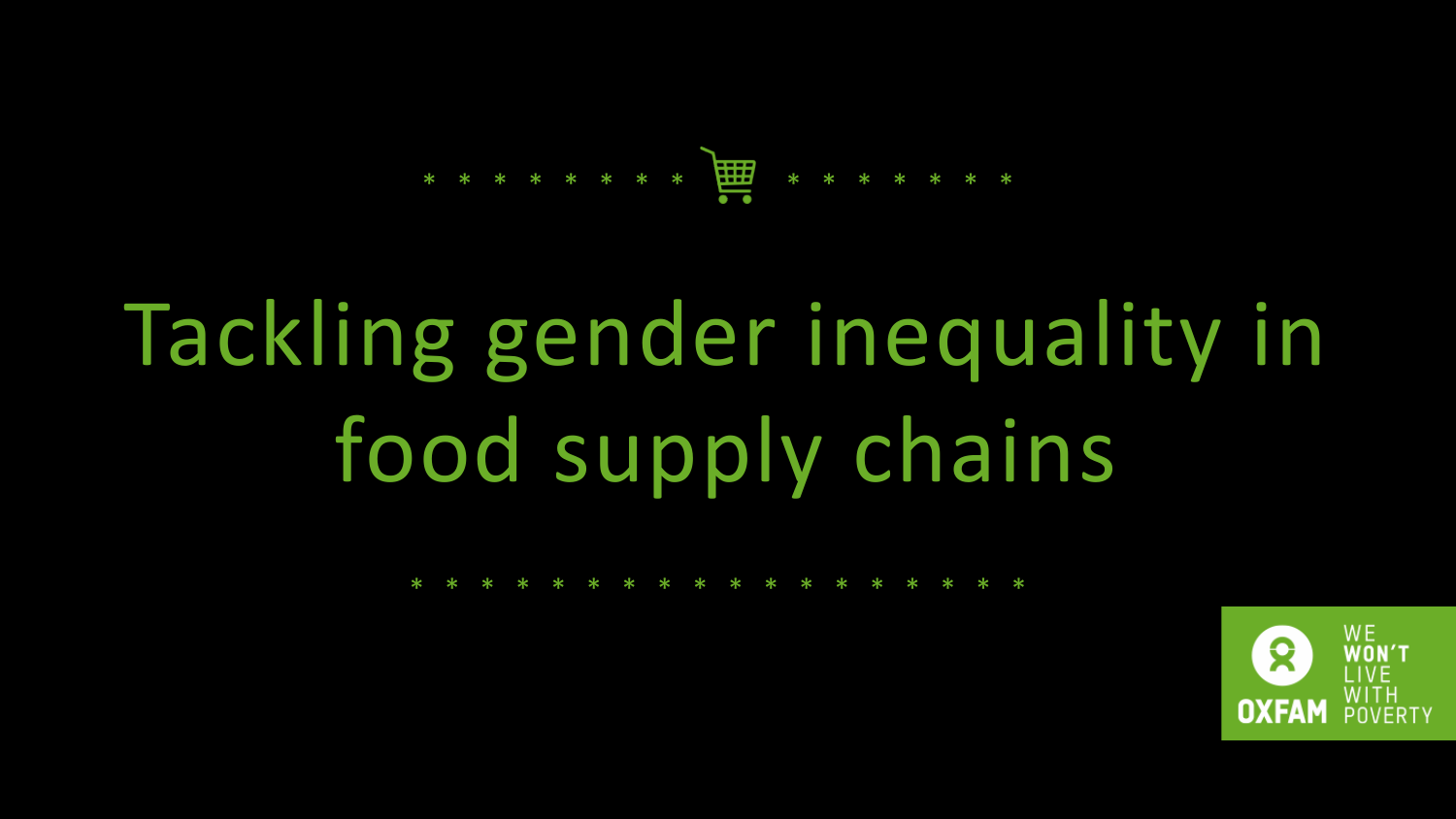

# **BEHIND THE BARCODES CAMPAIGN**

- **Shines a spotlight on conditions of people producing food in global value chains**
- **Low wages, vulnerabilities, brutal working conditions, risk of exploitation and abuse**
- **Calling on supermarkets to use their power for change**

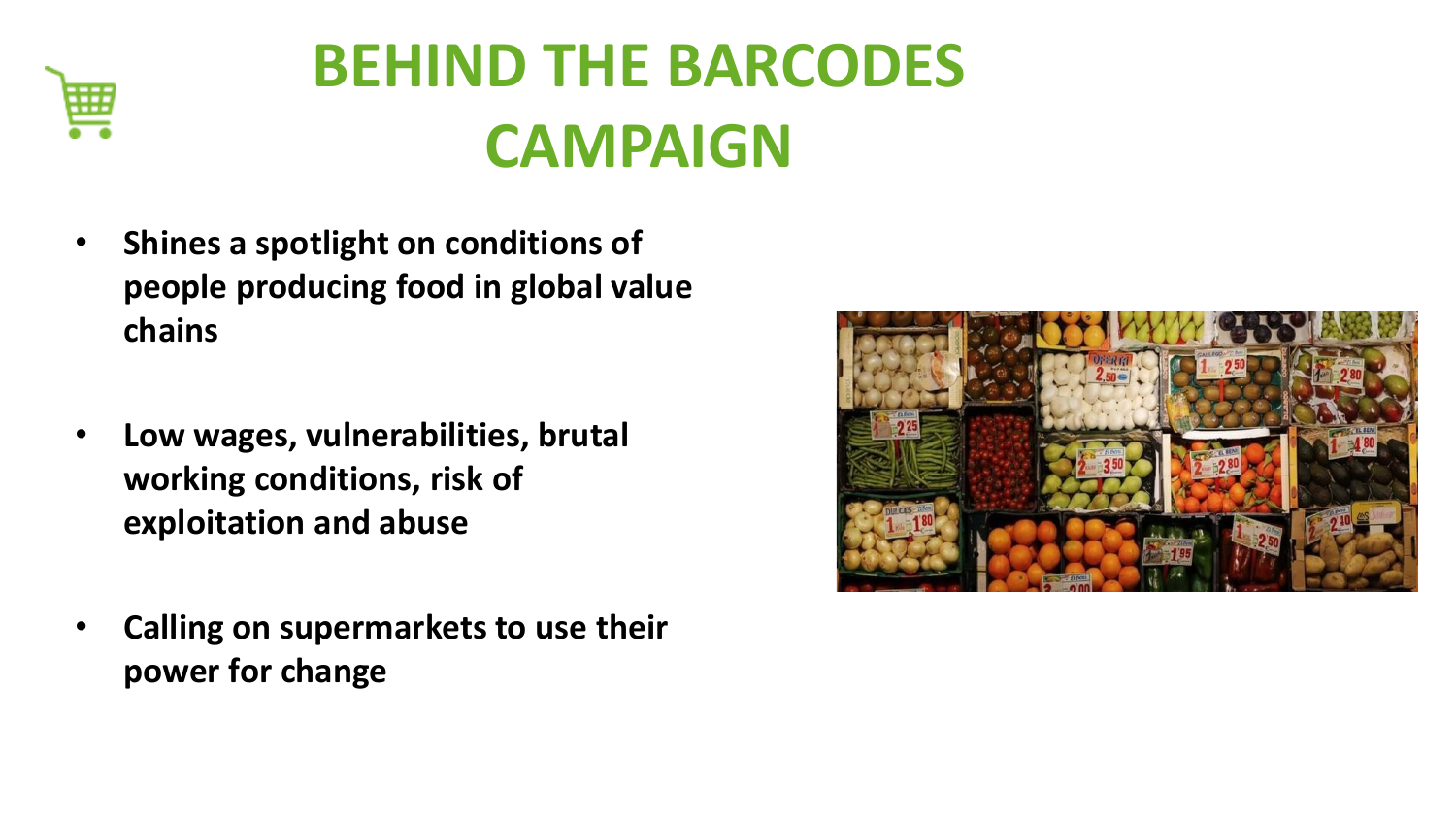

Average income/wage as % of living income/wage





### **WOMEN PREVAILING IN WORKFORCE**

Tea (India), green beans (Kenya), tomatoes (Morocco), rice (Thailand), shrimp (Vietnam), canned tuna (Thailand) **MEN PREVAILING IN WORKFORCE** 

Bananas (Ecuador), cocoa (Côte d'Ivoire), coffee (Col mbia), avocados (Peru), orange juice (Brazil), grapes (South Africa)

- Sectors with a mainly female workforce are lower paid than sectors with a mainly male workforce
- Women are clustered in the least secure, lowest paid roles.

Note: BASIC (2018). 2015 figures. Figures show the average earning for small-scale farmers and workers in comparison to living wage or living income estimates for products where women and men prevail in the workforce.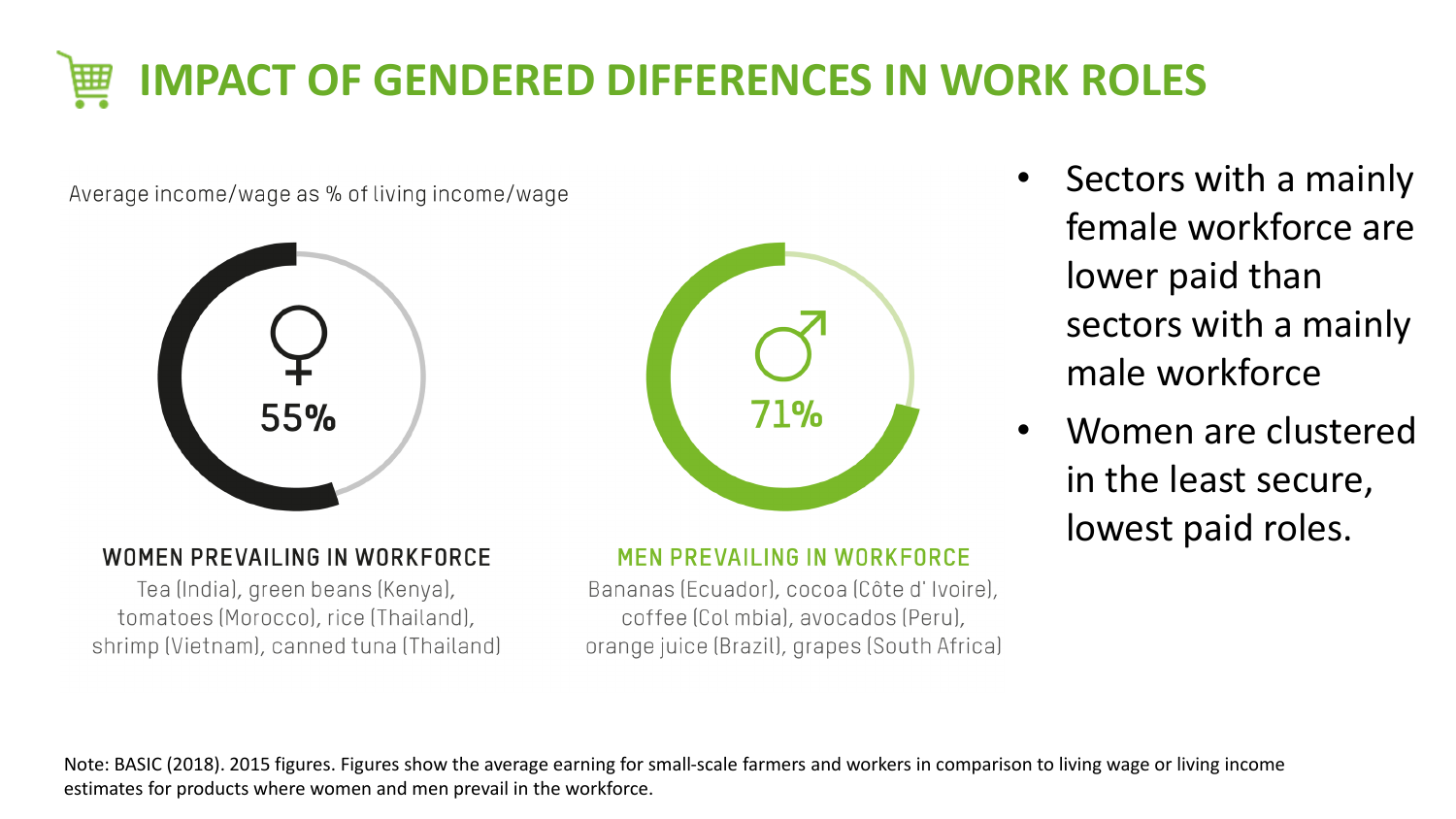# Supermarkets Scorecard: Gender Pillar

- **Best practice standards**: UN Women's Empowerment Principles, Company policies
- **Transparency**: does the company track and disclose information on women in its food supply chains?
- **Impact assessments**: does the company assess the impacts of its food supply chain activities on women?
- **Targets and action plans**: Is the company taking action to improve the position of women in its food supply chains?
- **Supplier partnerships**: has the company developed strong supply chain partnerships that enable women's rights to be respected?
- **Pre-competitive collaboration**: Does the company engage stakeholders with the aim of improving conditions for women in food supply chains?
- **Advocacy**: Does the company engage in advocacy around women's rights?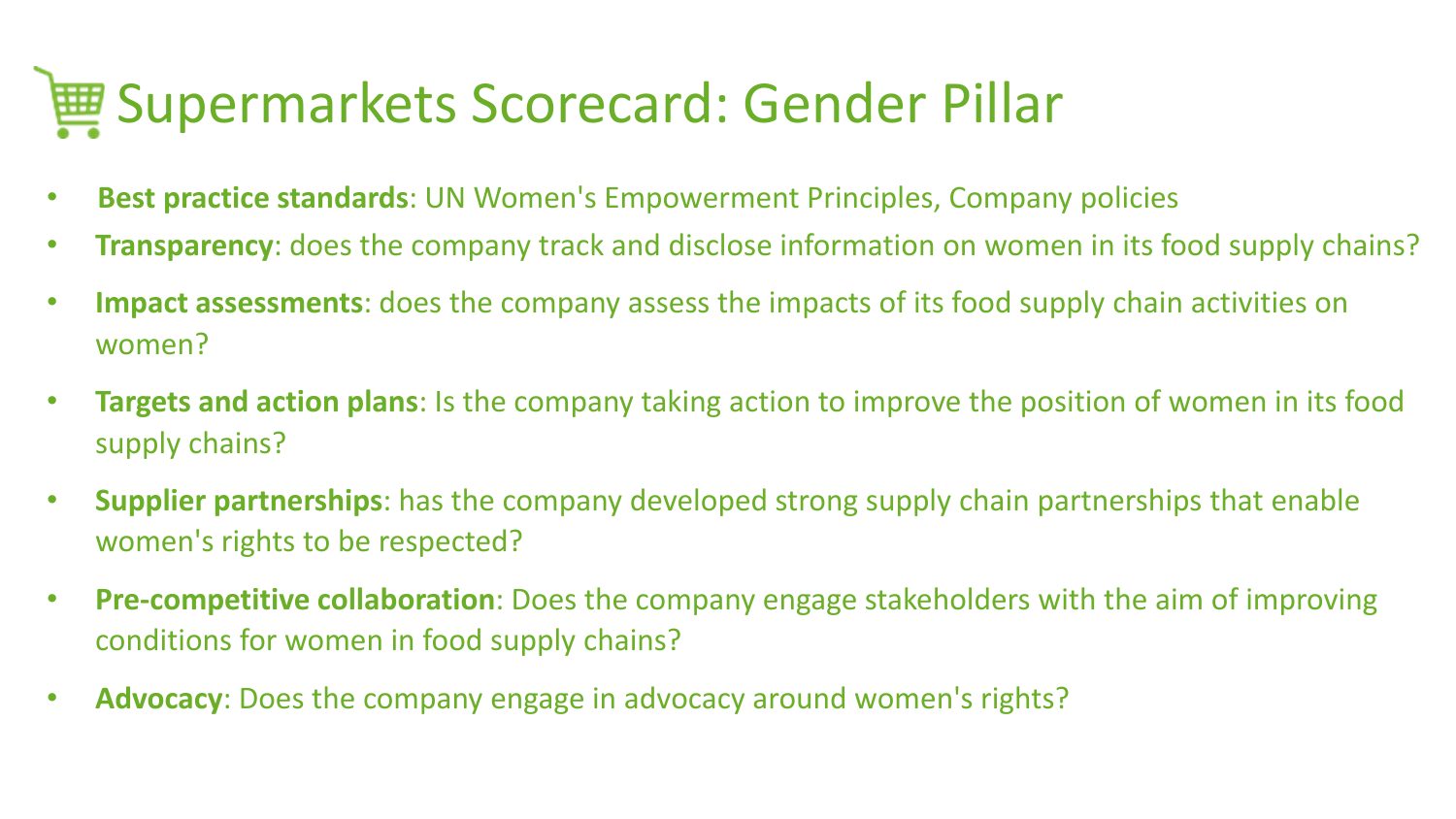

- **12/16 supermarkets scored 0%**
- **3 supermarkets scored ≤ 10%**

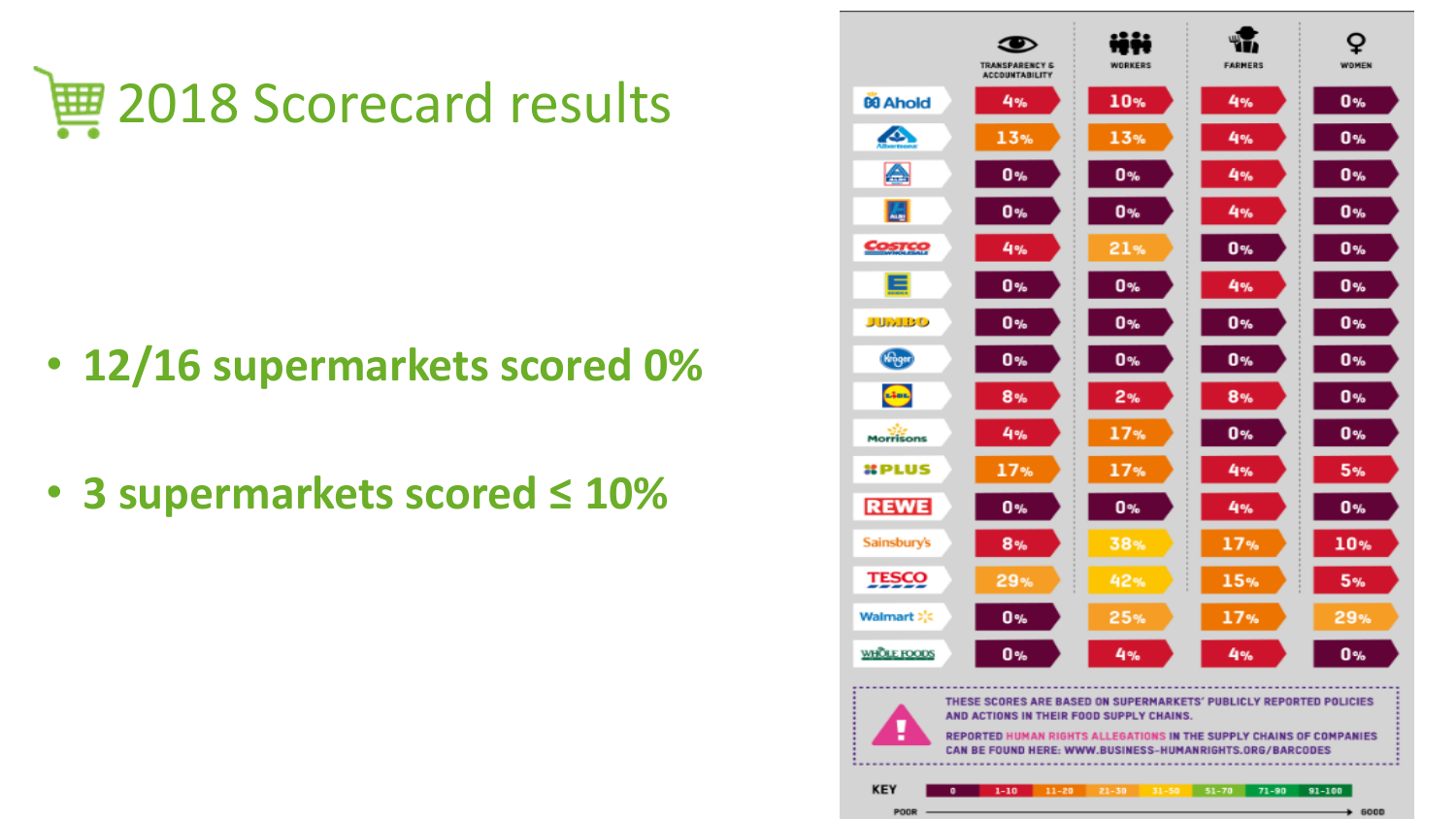

1) Adopt a **gender policy** that recognises the root causes of gender inequality

2) Develop a **gender action plan** with timebound commitments, and support suppliers

3) Integrate **gendered analysis into human rights due diligence**

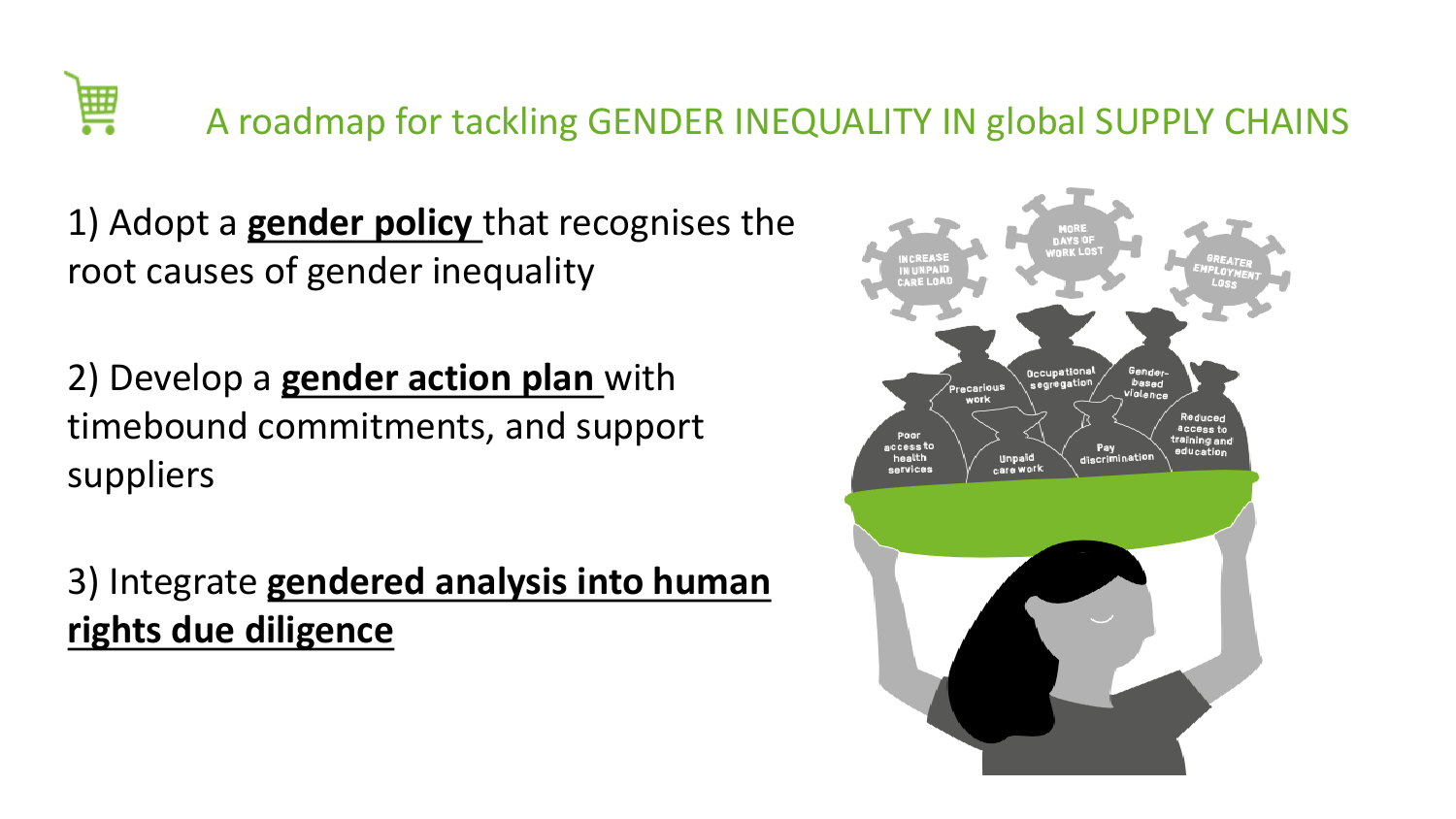

### 4) Provide access to **gender-sensitive grievance mechanisms**

### 5) Integrate **gender in living wage/living income** initiatives



6) **Advocate and collaborate** to tackle root causes of gender inequality

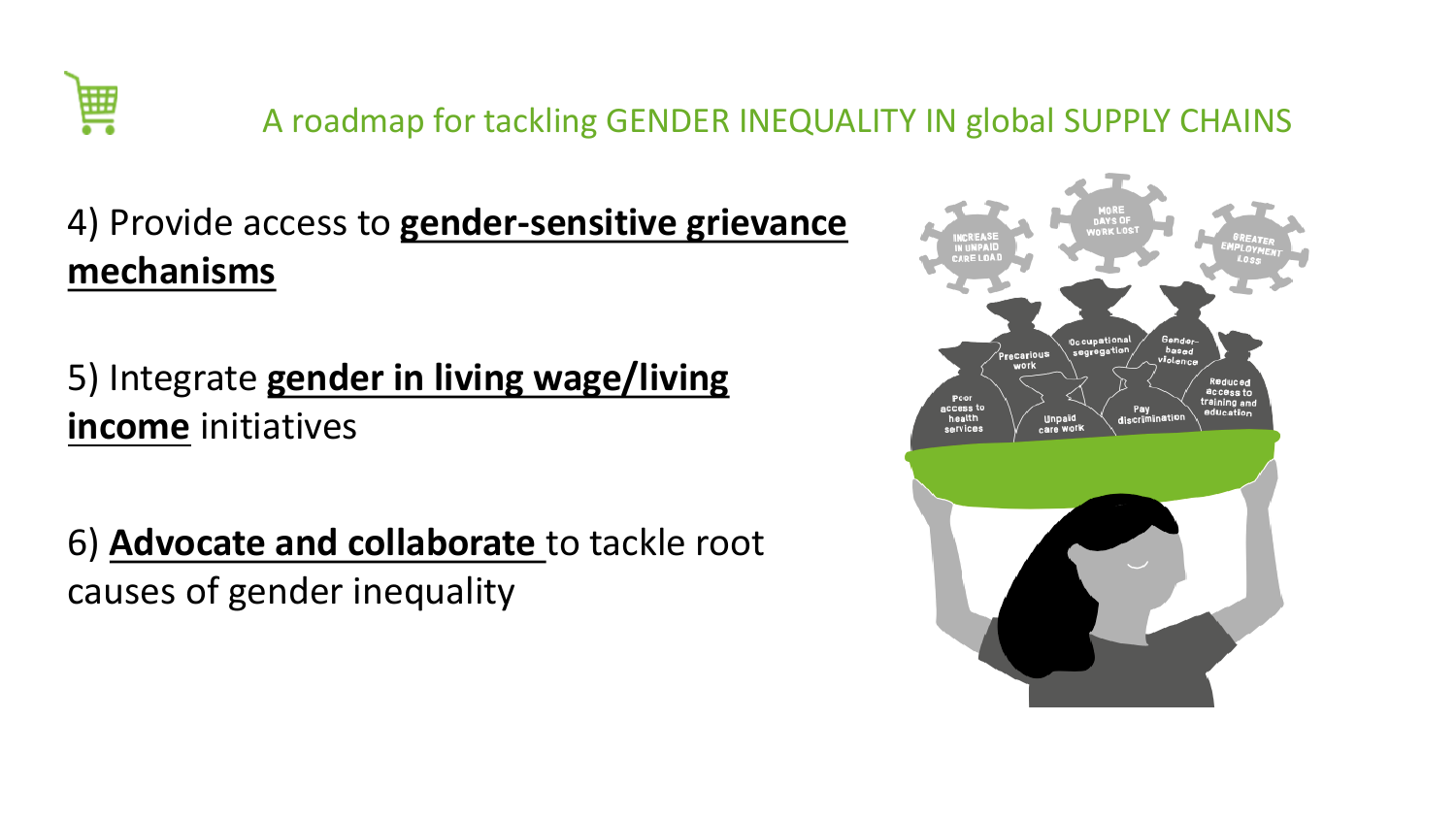

- Commitments to UN Women's Empowerment Principles and encouraging suppliers to sign
- Policies on gender inequality in supply chains
- Commitment to track gender disaggregated data
- Recognition and greater understanding of "root causes" of gender inequality
- Engagement with women's rights orgs, including through HRIA process

### HOW DOWN VOUR SUPERMARKET CHECK QUITY

We analysed these leading supermarkets' policies and practices on human rights in their supply chains. We asked whether supermarkets are transparent and accountable in the ways they ensure that workers' rights are respected, small-scale farmers are prosperous and the women who produce our food are treated fairly.

\* \* \* \* \* \* \* \* \* \* \* \* \* \*



\* Asda was part of Walmart in 2018. The 2022 assessment is of Asda as the company independent of Walmart.





### www.behindthebarcodes.org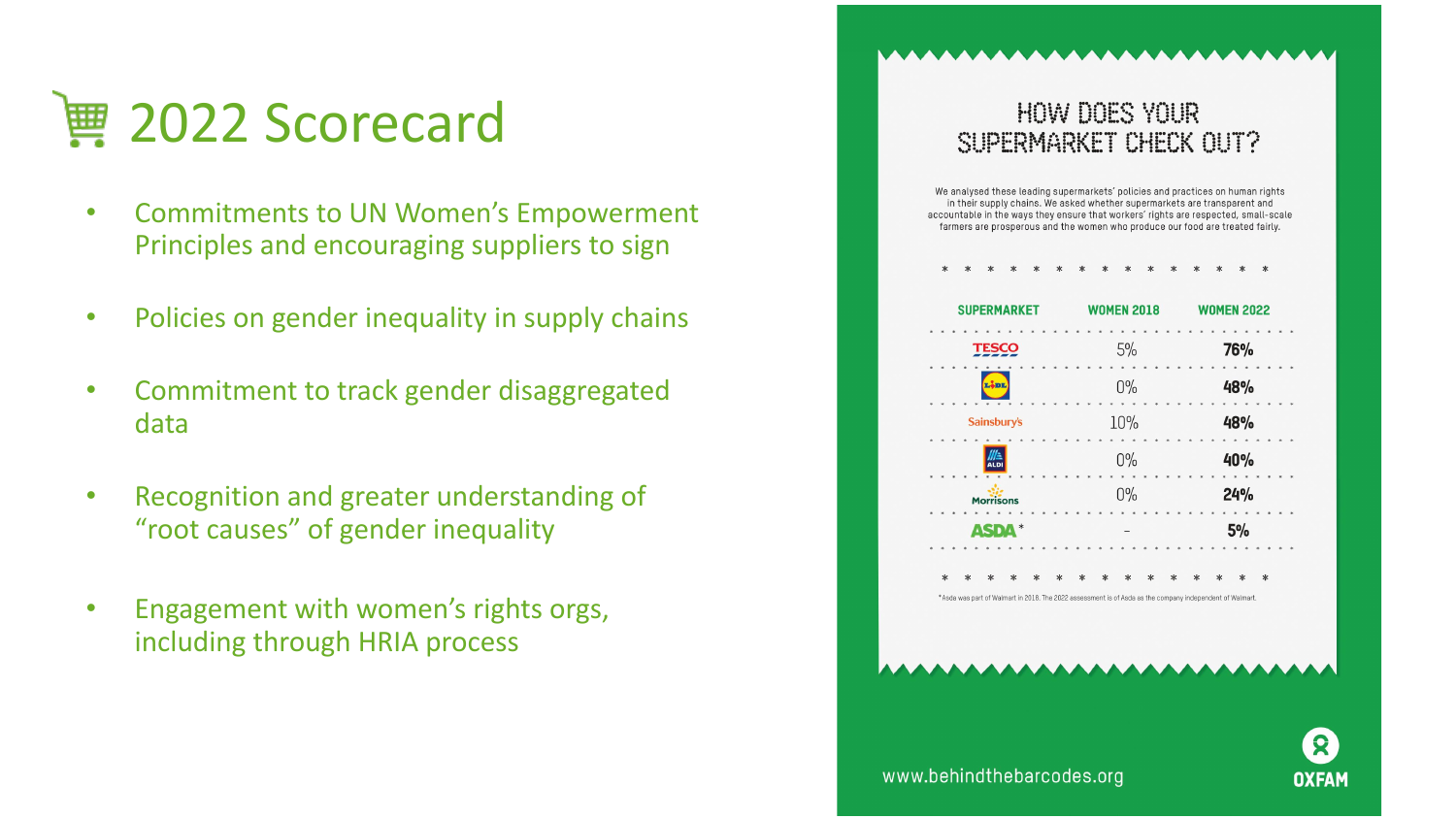# Discussion questions

- Oxfam has noted consistent improvements across the Women pillar, notably in terms of new commitments and policies. What will **implementation** of this look like?
- How do we move away from "projects" to a **systematic approach** across all supply chains?
- How can retailers create **commercial incentives** for suppliers that demonstrate continuous improvement in gender equality?